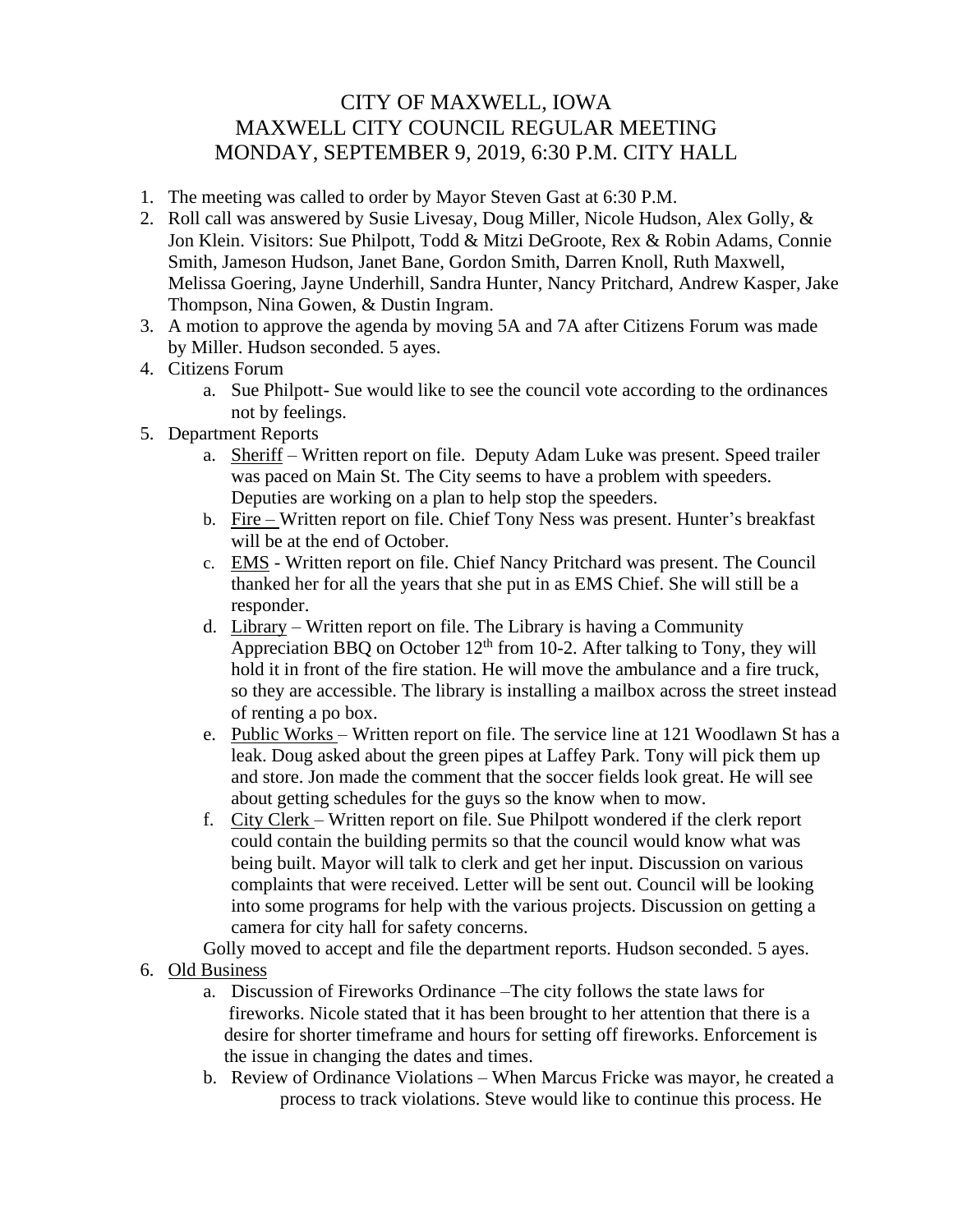would like the council to identify possible nuisance violations to start next month.

- 7. New Business
	- a. Motion to Approve Sheep Permit for 1400 Rock Creek Drive The mayor read the application. The homeowners would like 3-6 sheep. They are doing supplemental feeding so they meet the number of acres for grazing. A site plan is included as well as a manure plan. One property owner is opposed to the permit, which means a unanimous vote from the council is required. Much discussion took place with the following people giving opinions to support for the permit: Todd DeGroote, Sue Philpott, Darren Knoll, Ruth Maxwell, Melissa Georing, Gordon Smith, Robin Adams, Sandra Hunter, Andrew Kasper & Jake Thompson. Shelly Balke sent a letter to keep animals in RE Districts. Covenants were brought up. Steve replied that City Ordinances would overrule covenants. Jon moved to approve the permit subject to the application as submitted. Miller seconded. Hudson moved to amend the original motion by adding a 1-year trial bases before giving the homeowners a final permit. Golly seconded. 4 ayes. 1 may-Klein. The new motion would be to grant the sheep permit subject to the application for 1-year. 5 ayes.
	- b. Manufacturing Day Proclamation Dustin Ingram from Ames Community  $\&$ Economic Development Outreach was present to answer any questions on this resolution. It is a proclamation recognizing manufacturing in Story County, Steve made a few changes to the wording because Maxwell does not have manufacturing within the city. Dustin would like to see this proclamation put on the city's website and Facebook pages. Hudson moved to accept the proclamation as amended. Klein seconded. 5 ayes
	- c. A Resolution Approving the 2018-2019 Road Use Report –Hudson moved to approve Resolution 2019-19 -A Resolution Approving the 2018/2019 Road Use Report. Golly seconded. 5 ayes.
	- d. Appointment of EMS Chief Livesay moved to accept Shelby Patterson as the new EMS Chief. Hudson seconded. 5 ayes. Again, the Council thanked Nancy for her years as EMS Chief.
	- e. Discussion and Motion on a night for Beggar's Night Hudson moved to appoint October  $30<sup>th</sup>$  from 6:00-8:00 pm as Beggar's Night. Livesay seconded. 5 ayes.
	- f. Homecoming Bon Fire on September 25, 2019 It was brought to the council for a bonfire to be held at the yard waste area for Homecoming. There will also be a chili/soup supper before the bonfire at the city park shelter. Hudson appointed Fire Chief Tony Ness to oversee a bonfire at the yard waste for Homecoming. Miller seconded. 5 ayes.
	- g. A Resolution to Certify and Assess the Cost of Delinquent Utility Bills to the Responsible Property Owners for Collection in the Same Manner as Property taxes. – Hudson moved to approve Resolution 2019-18 A Resolution to Certify and Assess the Cost of Delinquent Utility Bills to the Responsible Property Owners for Collection in the Same Manner as Property taxes. Golly seconded. 5 ayes
	- h. Review of State Audit The state found 21 items to correct or improve. After going through each item, it was found that 9 had been corrected, 2 will never be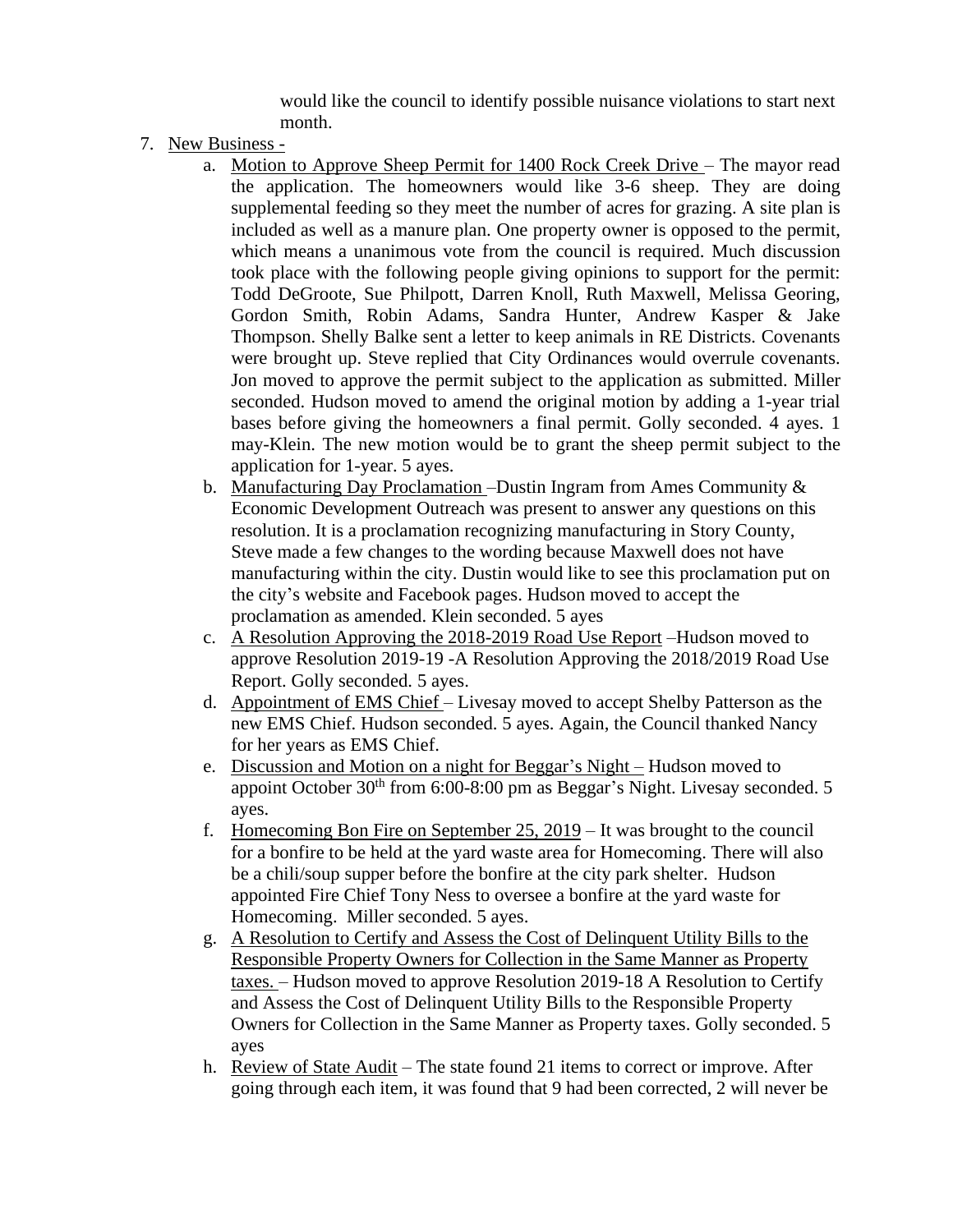corrected because of the size of the office and the state knows about it, 9 items are in the process of being corrected, 1 item hasn't been started.

- 8. Council and Mayor Reports
	- a. Susie Livesay 1) Susie asked for a clarification on the 1-year permit. If there are any complaints a form should be filled out along with pictures and dates, then the city will follow-up on the complaints. This will be kept in a file and brought up at the expiration of the permit.
	- b. Doug Miller  $-1$ ) Doug wanted to know when the street people was going to be coming to town. He would like to see another company do the streets.
	- c. Jon Klein Jon didn't have anything because no one has come to him with any problems yet.
	- d. Steve Gast Steve mentioned that another meeting will be needed on September 23<sup>rd</sup>. Items will include the CDBG Grant, Appraisals for Land Acquisition, and WWTP final plans. There will be a Planning & Zoning Commission meeting on September  $17<sup>th</sup>$ .
- 9. Consent Agenda
- **1)** Miller moved to accept the August 12, 2019 minutes and current bills. Golly seconded. 5 ayes,
- **2)** Miller moved to accept August 29, 2019 minutes. Klein seconded 3 ayes. 2 abstain – Golly, Livesay.
- **3)** Bills presented were as follows:

| <b>CLAIMS REPORT</b>                 |                                       |               |
|--------------------------------------|---------------------------------------|---------------|
| <b>VENDOR</b>                        | <b>REFERENCE</b>                      | <b>AMOUNT</b> |
| AFLAC                                | <b>AFLAC CANCER</b>                   | 252.48        |
| <b>ALLIANT ENERGY</b>                | <b>MONTHLY UTILITY BILL</b>           | 5,524.78      |
| <b>AMES FORD LINCOLN</b>             | side window for f350                  | 188.1         |
| <b>BADGER METER</b>                  | <b>CELLULAR READS FOR WATER METER</b> | 337.31        |
| <b>BANLEACO</b>                      | <b>COPIER/PRINTER &amp; OVERAGE</b>   | 219.44        |
| CALDWELL, BRIERLY, CHALUPA, NUZUM    | Scout Park & FEMA                     | 289           |
| <b>CASEY'S BUSINESS MASTERCARD</b>   | <b>MONTHLY GAS &amp; DIESEL</b>       | 738.37        |
| CENTRAL IOWA DISTRIBUTING, INC       | WHITE STREET PAINT, TRASH BAGS        | 326.1         |
| <b>CENTRAL IOWA SHORTLINE LLC</b>    | #6074,6205- SAW CHAIN, DVR CHA        | 188.06        |
| <b>CENTRAL IOWA SHORTLINE LLC</b>    | 6,313,623,962,986,300                 | 297.37        |
| CHEM-SULT, INC                       | SODIUMHYPOCHLORITE                    | 445           |
| <b>CHITTY GARBAGE SERVICE</b>        | <b>MONTHLY GARBAGE</b>                | 4,142.25      |
| <b>CONSUMERS ENERGY</b>              | <b>RCH ELECTRIC</b>                   | 52            |
| <b>DAVE POMEROY</b>                  | 8-13-2019 - CEMETERY MOWING           | 600           |
| DAVE POMEROY                         | 8/26/2019 CEMETERY MOWING             | 600           |
| <b>EMERGENCY MEDICAL PRODUCTS</b>    | ASPRIRIN, GLUTOSE, GAUZE PADS         | 93.09         |
| <b>FELD FIRE</b>                     | #0353201-IN- EXTRICATION GLVS         | 1,107.80      |
| <b>FELD FIRE</b>                     | 7 HELMET SHIELDS                      | 350           |
| <b>DB IOWA HOLDINGS</b>              | PUBLISHED MINUTES & ORDINANCE         | 287.32        |
| <b>IOWA REGIONAL UTILITIES ASSOC</b> | <b>RCH WATER</b>                      | 77.76         |
| <b>IPERS</b>                         | <b>IPERS</b>                          | 1,525.70      |
| JERICO SERVICES, INC                 | #0080415-1100 FT DUST CONTROL         | 1,009.40      |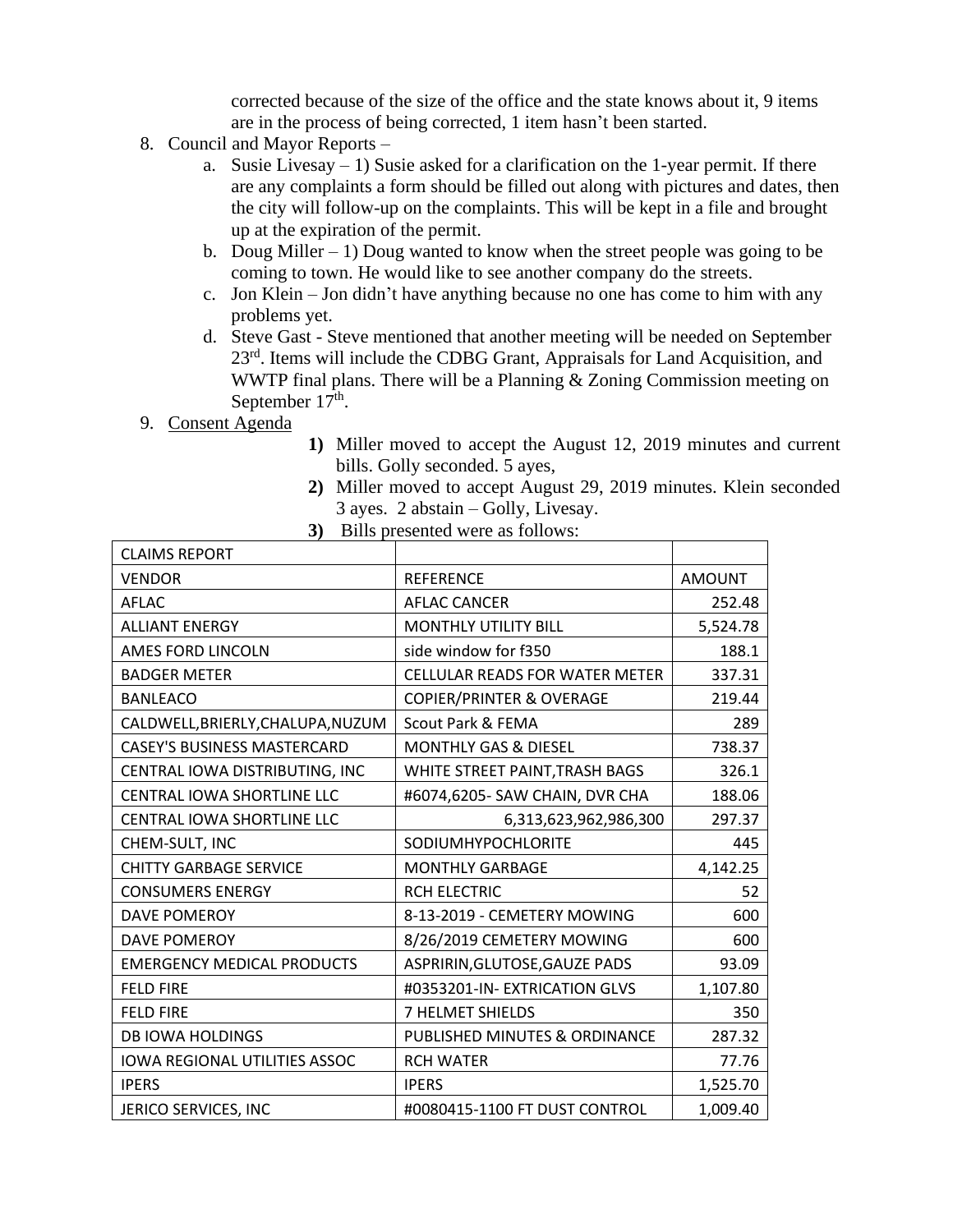| <b>KEYSTONE LABORATORIES INC</b> | #1C06319-NITROGEN, BOD, CBOD          | 287.5     |
|----------------------------------|---------------------------------------|-----------|
| <b>KEYSTONE LABORATORIES INC</b> | #1C06863-SOLIDS, BOD, CBOD, NITRO     | 146       |
| MID-AMERICAN RESEARCH CHEMICAL   | MELT-A-WAY 50# BAG                    | 454.09    |
| <b>MAXWELL STATE BANK</b>        | FED/FICA TAXES                        | 2,414.04  |
| <b>NEW CENTURY FS</b>            | LP GAS                                | 3,556.77  |
| <b>OVERDRIVE INC</b>             | <b>FY20 BRIDGES EBOOK SUB CONTENT</b> | 377       |
| <b>MAXWELL POST OFFICE</b>       | POSTAGE FOR WATERBILL                 | 300       |
| SAFE BUILDING COMPLIANCE & TEC   | ELECTRICAL & PLUMBING PERMITS         | 225       |
| <b>SHANNON ROBERTSON</b>         | REFUND PARK SHELTER DEPOSIT           | 45        |
| <b>STAPLES CREDIT PLAN</b>       | #2315063021-PAPER,ENVELOPE            | 247.27    |
| STATE LIBRARY OF IOWA            | <b>FY20 BRIDGES EBOOK PLATFORM</b>    | 61        |
| STEWART ELECTRIC INC             | REPLACE OUTLETS/BREAKERS PARK         | 435       |
| <b>STORY COUNTY TREASURER</b>    | LAW ENFORCEMENT FY19/20 1ST QT        | 13,974.80 |
| SYNCB/AMAZON                     | <b>BOOKS &amp; DVDS</b>               | 354.83    |
| U.S. BANK                        | ROCK FOR NEW DRAINAGE                 | 326.4     |
| <b>US CELLULAR</b>               | <b>MONTHLY CELL PHONE</b>             | 196.57    |
| <b>WINDSTREAM</b>                | 091143420-PHONE & FAX                 | 368.16    |
| PAYROLL CHECKS ON 8/14/2019      |                                       | 4,247.51  |
| PAYROLL CHECKS ON 8/28/2019      |                                       | 4,154.95  |
| **** PAID<br>TOTAL *****         |                                       | 50,823.22 |

|  |  |  | Aug 10, 2019 - Sep 06, 2019 |
|--|--|--|-----------------------------|
|--|--|--|-----------------------------|

| Fund                  | Total       |
|-----------------------|-------------|
| 001 General           | \$36,556.43 |
| 110 Road Use Tax      | \$1,665.98  |
| 600 Water             | \$6,246.69  |
| 610 Sewer             | \$6,354.12  |
| <b>Total Expenses</b> | \$50,823.22 |
|                       |             |
| Revenue by Fund       | Aug-19      |
| Fund                  | Total       |
| 001 General           | \$15,987.98 |
| 110 Road Use Tax      | \$13,294.25 |
| 121 Local Option      | \$9,869.20  |
| 600 Water             | \$12,663.11 |
| 610 Sewer             | \$11,197.86 |
| <b>Total Revenue</b>  | \$63,012.40 |
|                       |             |

10. A motion to adjourn the meeting at 9:25 PM was moved by Golly. Seconded by Hudson. 5 ayes.

NEXT REGULAR MEETING WILL BE OCTOBER 14, 2019 AT 6:30 PM A SPECIAL MEETING WILL BE HELD SEPTEMBER 23, 2019 AT 6:30